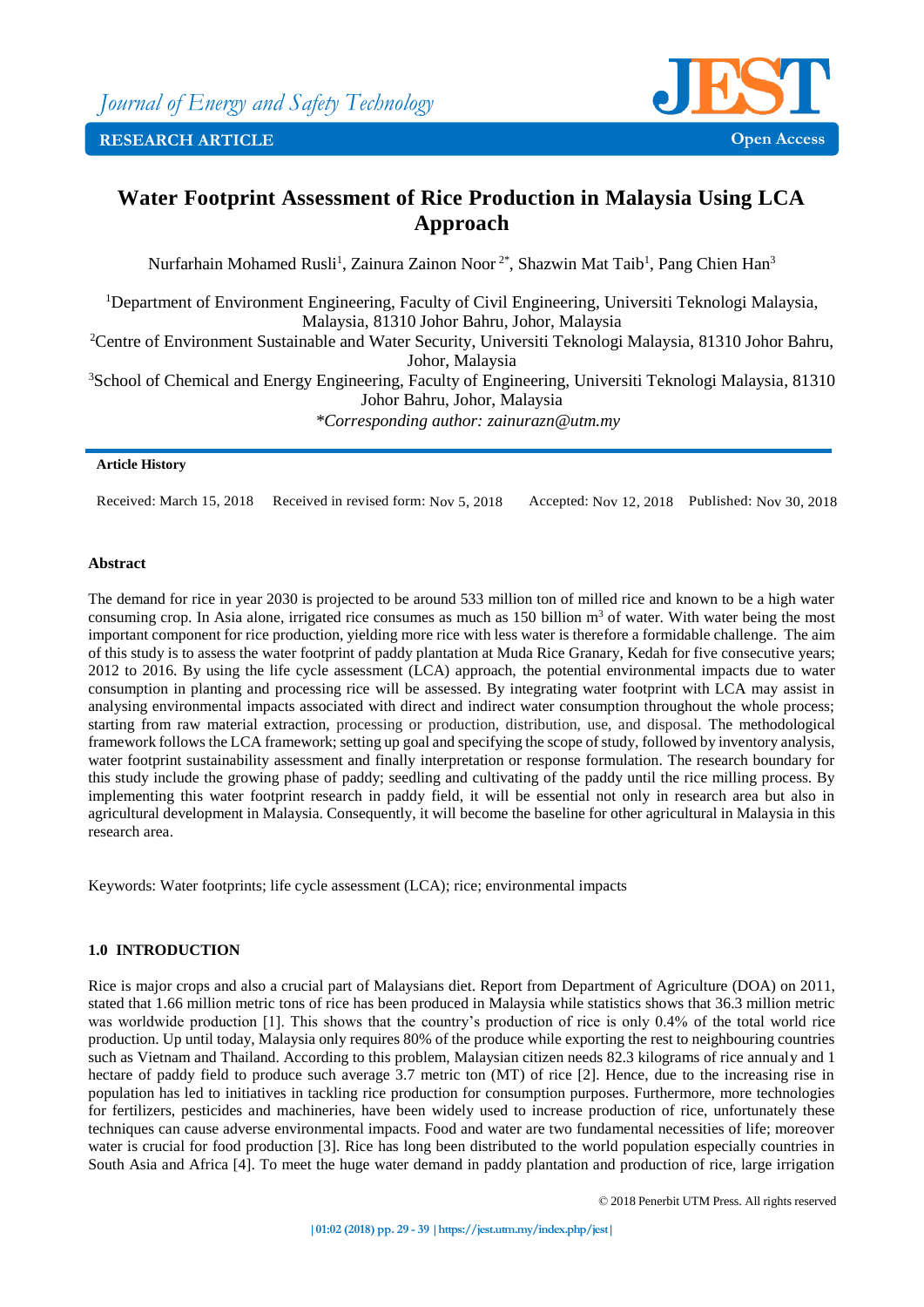projects have always been the key to meet the demand. Hence, it is not wrong to say that rice is amongst the largest water consumers in the world [4]. Increasing water demand mainly for agriculture activity has caused stress which is becoming more prominent especially during dry seasons. As an effort to resolve the water issues, life cycle assessment (LCA) plays an important role to assess the environmental impacts of one system or series of process; cradle-to-grave perspective. LCA has been widely used by European country and applied to agricultural sector, however limited studies has been applied on rice production in Asia, since rice is the staple food in Asia. Lately, there have been an increase in the production of organic rice, hence this may necessitate to assess the environmental impacts to respective sectors [5]. The concept of water footprint has been proposed as a tool to measure water usage and the impacts of the production process to the water system [6]. There are a number of methodologies that have been developed to calculate water usage of a product or service as an example of virtual water assessment and water footprint assessment. The water footprint of a product (good or service) is the volume of fresh water used to produce the product, summed over the various steps of the production chain [7]. Any process, production or activities for any groups such as individual or family, city or village or even at national level, the water footprints are able to be calculated [8]. A water footprint is not limited to the total amount of water used for an activity, but it can also project the types of water used, and when and where the water has been used. Hence, this study will be able to quantify on the total amount of fresh water being used to cultivate paddy in Malaysia until finish (processed rice), by using two sources of water during irrigation: surface water (blue water) and rain water (green water). Moreover, water footprint is also able to assess the environmental impact such as quantifying the total amount of polluted water related to the use of pesticides, fertilizer and weeds killer in paddy plantation (grey water). For such examination, life cycle assessment (LCA) is often implemented to check the impacts of farming on environment (global warming, eutrophication, possible damage to living things) [9, 10]. LCA analyse environmental impacts associated with the whole process of certain product from raw material extraction, processing/production, distribution, use, and disposal. It is a useful tool in identifying an inventory of energy/material inputs and their environmental releases, analysing the potential impacts, and establishing a sustainable system. There have been some LCA studies on rice production conducted by countries in Japan and Thailand. The assessment criteria in these studies often place a strong emphasis on greenhouse gas emission and carbon foot-printing [11]. Thailand and China are popular exporter of rice in the country and they have been very active in studying the impact towards the environment. Meanwhile, countries like Japan, whose national environmental policy places a strong emphasis on curbing greenhouse gases, it is expected that much of the assessment are focused on emission of methane and carbon dioxide at different stages of the life cycle. Studies by [12, 5] were among the LCA studies conducted on rice production in Japan that aimed on identifying the best practices in curbing greenhouse gas emissions. For that reason, this LCA study strives to fill the research gap by providing a genuine attempt to exhaustively assess the impact of pesticides and fertilizers on the environment during rice production by identifying and quantifying the environmental impacts of paddy cultivation on a chosen paddy field in Muda area in Kedah, Malaysia. There are several factors that influence the paddy and rice production such as seed variety and quality, crop management, agronomic practices, pest and disease management, and infrastructure facilities. In addition to this, climate change has become one of the primary determinants of agricultural productivity [13]. Changes in mean climate particularly in the frequency of events such as drought, flood, storm and heat waves may reduce total agricultural output [14]. Therefore, thorough understanding of local climate is crucial especially in the developing countries as the climate change is most likely will affect the availability of water and the precipitation rate (rainfall). The availability of water is regarded as one of the important factor to determine the success or failure in paddy plantation [15]. An adequate supply is critical in various stages of plant growth. Thus, rainfall is often the limiting factor, both when there is insufficiency and when there is surplus. Other climatic factors such as temperature, day length or sunshine and humidity also play important role with respect to crop growth and production [16]. The effect of climate change on agriculture requires impact assessment studies not only for seasonal climate variations but also on the overall long term climate changes.To achieve the objective, information on the used of fertilizer and pesticide as well as the quantities and energy information for all agriculture equipment used will be collected and the environmental impact of rice using LCA method will be calculated starting form the early stage (land preparation) until harvesting stage.Once the LCA is complete, information obtained from the impact assessment phase will then be extrapolated to regional level to estimate the impact from paddy cultivation to the regional environment.

#### **2.0 METHODOLOGY**

#### **2.1 Study Area**

Muda Irrigation Scheme is the largest rice granary in Malaysia. Covering some 191,853 hectare of paddy land, it is situated along the coastal plain in the northern states of Kedah and Perlis in the Peninsular Malaysia. Figure 1 shows the area of paddy in Muda Irrigation Scheme in Kedah.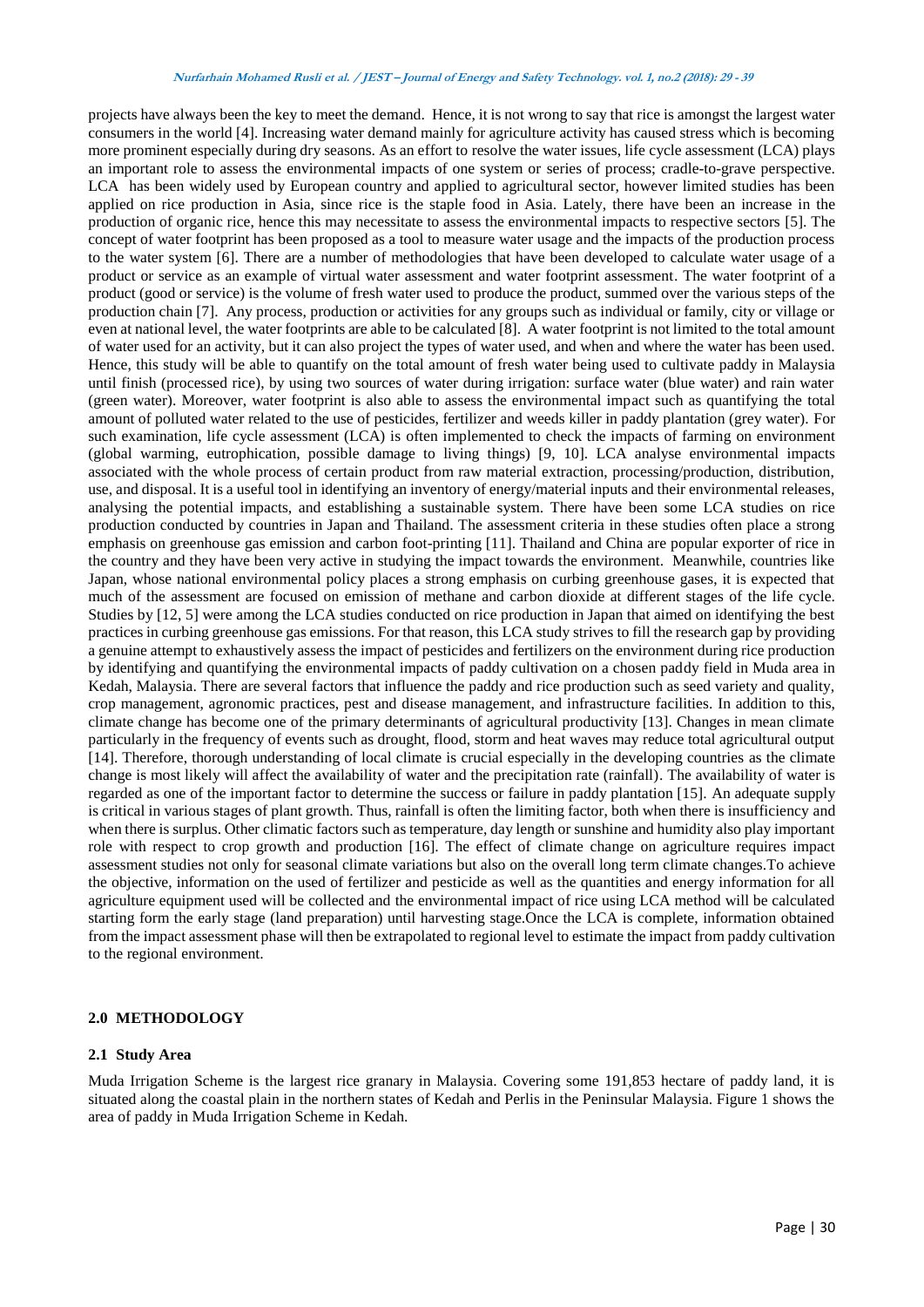

**Figure 1.** Layout Plan of Muda Area

#### **2.2 Research Design and Procedure**

Figure 2 shows the research design and the procedure of the work.



**Figure 2.** Research Design

#### **2.3 Fieldwork**

Data collection was conducted in order to complete the Water Footprint Inventory data set. Thus, it is important to have reliable data. Besides, the data must be relevant to the study and best identified during scope definition. The data collection process was conducted at Muda Agricultural Development Authority (MADA) situated in Alor Setar, Kedah, Malaysia. Thus, it is important to have reliable data. Besides, the data must be relevant to the study and best identified during scope definition. Data collection was tedious and time consuming process but nevertheless crucial in order to gain the most credible and representative data available. Data on rice production outputs, chemical use, size of plantation and information regarding farming machinery, transportation of raw materials to the farm and transportation of products off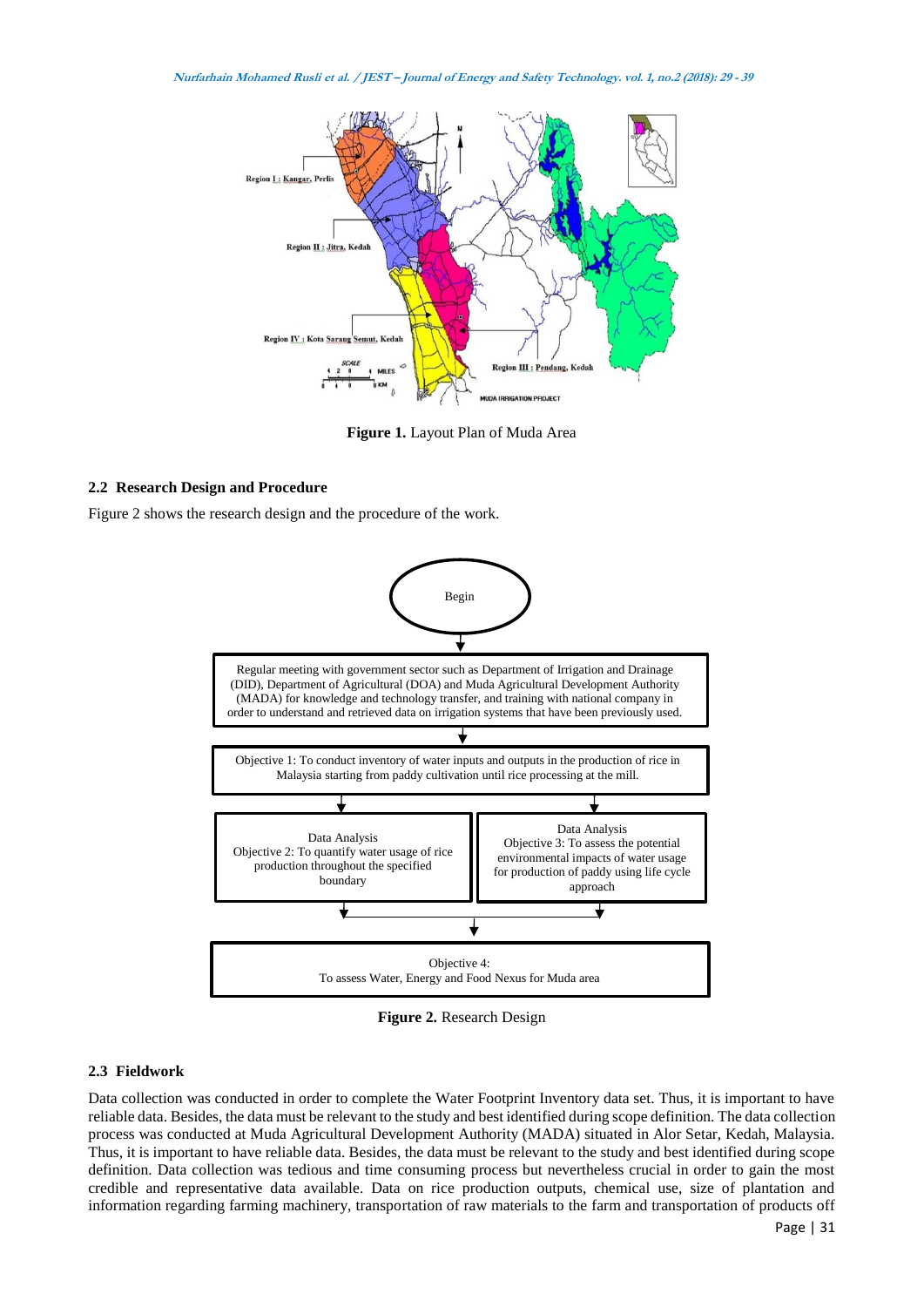the farm were available from the year 2011 to 2015. Besides, for irrigation system, all the data and information was given by MADA. Purchase receipts were used to derive information on chemicals while the contract workers who owned the agricultural machineries were interviewed to obtain the energy data. However, these primary data could not be immediately entered into the GaBI software without a series of adjustments. As a result, the raw data had to be transformed to obtain the mass of chemical inputs as well as suitable energy inputs that can be keyed into the software. The alteration of these raw data were made through secondary sources such as scientific journals, material safety data sheet (MSDS) and phone calls to (MADA). Once the data collection is complete, the analysis of the data will be done using the software as an aid tool. The software called GaBi is now being used globally to assess the water footprint. Together with the software, database called EcoInvent were also used to aid the methodology. Thus, the framework for this methodology will be able to be developed. In order to help with this assessment, the software and also the database will be used. After all the data have been calculated by using several methodologies that is most relevant and suitable for crop production, the environmental impact from the water usage will then be carried out using GaBI software. As a result, a link between assessments of environmental damage to the water footprint are shown.

### **2.4 Methodologies in Calculating Water Footprint**

Arjen Hoekstra introduces some water footprints concept that is using an indicator for freshwater appropriation in order to quantify and map indirect water. Also, the relationship of the involvement of consumers and producers from the supply chain in water resources management should be shown as well. Meanwhile, the Life Cycle Assessment (LCA) community have introduced comprehensive methodologies to involve environmental impacts which concern water in LCA studies, hence, in this study, the LCA method will be applied to the research and the focus will be on the assessment of environmental impacts that involves water. The green, blue and grey water footprint calculation uses ISO 14046 framework [17]. This standard can act as a guide in assessing water footprints and environmental impacts by using LCA. As there are numerous methods which arise from different concept are available throughout the world in calculating the water footprints, the ISO 14046 is used to standardize the current water footprints report while the results can be interpreted with the current world's water status. The LCA consists of four steps as shown in Figure 3:



**Figure 3.** LCA Procedure

LCA were designed to address two categories of impacts which are midpoint and endpoint impact [18]. Midpoint impact are impact which are directed to the characterization factors (CF) and are t able to quantify the environment effects. Whereas endpoint level can be defined as some of the CF that could bring effects on the endpoint level, which might contribute potential damages to human health or causes impacts to the ecosystem and might lead to global warming due to emission of excessive carbon dioxide,  $CO<sub>2</sub>$ .

# **2.4.1 Goal and Scopes**

To investigate the environmental impacts of rice production in Kedah was the main goal of this LCA, focusing on the paddy cultivation stages which include land preparation to harvesting. Moreover, the rice milling stage are also included for this LCA study, for the purpose of quantifying the water usage of rice production throughout the specified boundary. More notice taken to identify the water inventory of this activities as well as the environmental impacts of pesticides, fertilizers and any other chemicals which involved during the nutrition management stage in the cultivation process. The results will then be used to quantify water usage of rice production throughout the specified boundary via life cycle approach. With hope that the farmers will reduce water consumption and use the water wisely for paddy plantation including in rice milling. A countermeasure can also be proposed to minimise the water consumption and the environmental impacts to sustain the rice cultivation system. The functional unit used in the study is 1 metric tonne (MT) of harvested paddy grains. This LCA study is limited from cradle-to-gate only. The research was conducted to compare the environmental impacts and water footprints of rice production for 5 consecutive years. A graphic display of the system boundary is shown in Figure 4. However, the energy input were not limited to the use of agricultural equipment during the land preparation and harvesting stages as well as from the use of transportation in and out of the farm, but were also considered for mill processing in the factory. The chemical input, were found in the sprout planting stage namely the pesticides and fertilizers that have been used. The emissions, in particular to air and water at each stage of the process will also be taken into account. Data such as composition and percentage of chemicals used as ingredients in the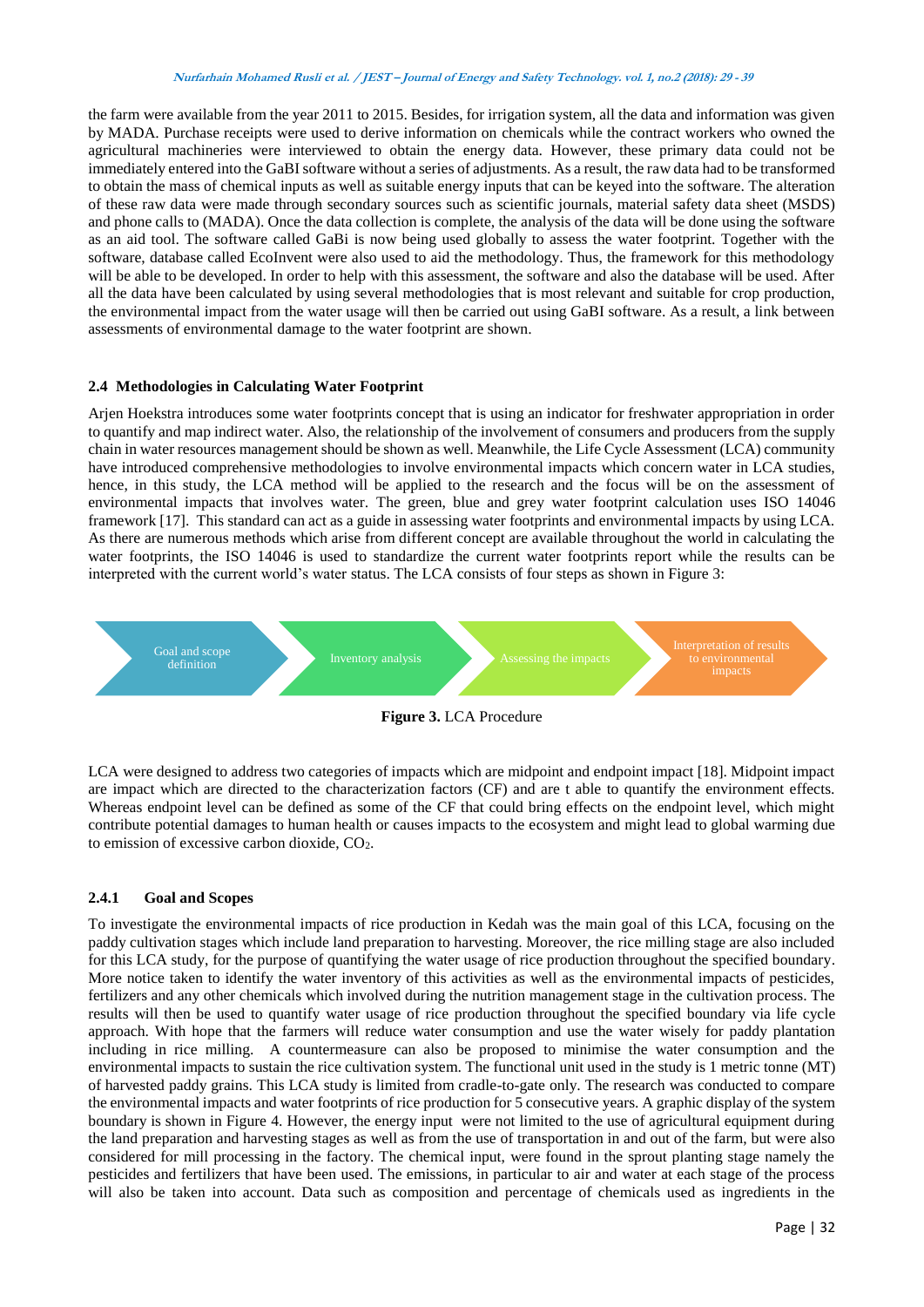production of fertilizers and pesticides are trade secret and this proved to be the main limit. Therefore, the assumptions were made made using secondary data taken from scientific journals, material safety data sheets, etc.



**Figure 4.** System Boundary for Cradle-to-Gate Rice Production

The key assumptions that need to be highlighted are the assumptions made in cutting criteria.The cut-off criteria chosen in this LCA study are the chemical components that forms less than 5% of the pesticide composition and were assumed to have negligible effect on the environment; hence they are not included in this study. In addition, any ingredients that were not identified from the Safety Data Sheets MSDS were assumed to be lower than 5% in composition or they do not pose any environmental threat. The assumptions made in the critical cut-off rule will be the subject of the sensitivity analysis. This is because numerous reports from the Environment Protection Agency (EPA) states that there are high content of heavy metals and highly toxic organic compounds in pesticides. These components are not included in the label since the pesticide supplier is not required to disclose the material by law. The release of such sensitive information could potentially trigger a public health issue which can be detrimental to the company [19]. Another major assumption is related to the limitation of emission data. The methodology used to formulate the emission components assumes that each chemical constituents of the pesticide were biologically degraded completely into basic chemical components such as CO2, NOx, SOx, etc. This facilitates the fate and mechanisms of pesticide transportation in various ways. First, there are various pathways for organic matter to degrade, therefore there is potential for pesticides to be converted into something more toxic. Moreover, the rate at which organic material is degraded is not considered as well.

### **2.4.2 Inventory Analysis**

Interview session with academic professors, farmers and MADA will be carried out to investigate the activities which has been performed in the boundary system. Data concerning field operations will also be retrieved from interviews with the farmers. The quality of the result from this LCA study may be affected by the quality of the data, which were collected throughout the studies. Data collection is very long and time consuming process but it is also a crucial step to ensure the obtained data is most reliable and can be used to represent the current situation precisely. All the raw data collected from this study were retrieved directly from the farmers; MADA and technician of the paddy plantation study area- Muda Rice Granary. Whereas the data on paddy plantation outputs, chemical use, total area of plantation and information regarding farming machinery from the year 2011 to 2015 will be collected. Farmers and MADA officer who owned the agricultural machineries will be interviewed to obtain the energy data. However, the primary data obtained cannot be immediately use in GaBi software because it requires a series of calculation and adjustment. Consequently, raw data needs to be exchanged to obtain the appropriate mass of chemical inputs and energy inputs that can be included in GaBi. These raw data changes will be made through secondary sources such as scientific journals, material safety data sheets (MSDS) and farmers and interview officers at MADA.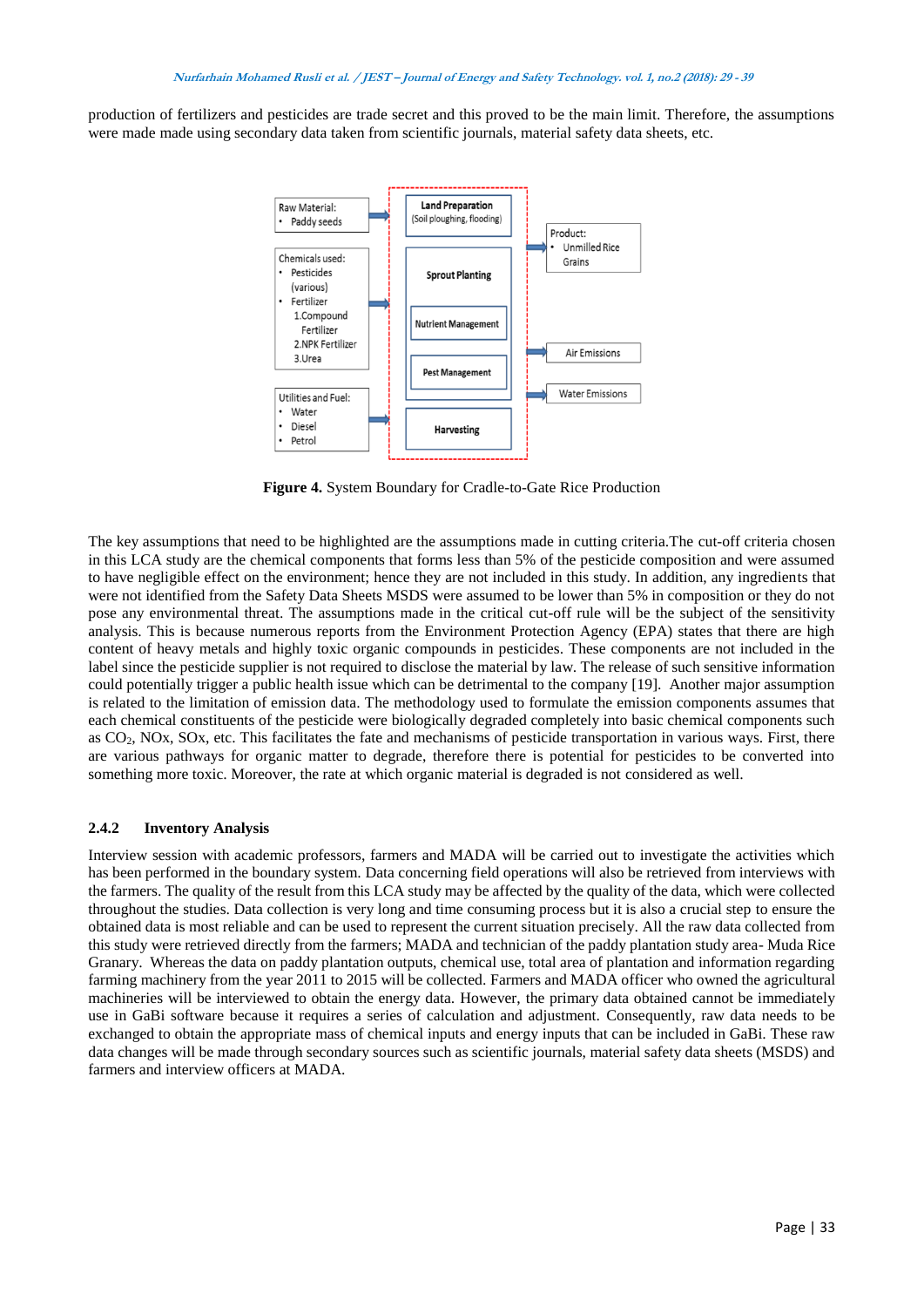| N <sub>0</sub> | <b>Type of Data</b>                        | Agency                    |
|----------------|--------------------------------------------|---------------------------|
|                | System irrigation and types of paddy       | <b>MADA</b>               |
|                | Irrigation and water requirement           | <b>MADA</b>               |
|                | Technology for paddy irrigation and growth | <b>MARDI</b>              |
|                | Rainfall data                              | Meteorological Department |
|                | Process in Rice Mill                       | Serba Wangi Sdn Bhd       |

**Table 1.** Data Collection from respective agency for vary data.

Since different paddy species and different land use for different areas of the farm may produce in different use of fertilizers, pesticides and weed killers, the data to be used in modeling is the data that will be collected through personal communication and questionnaires from farm rice and MADA. Inputs for chemicals and fertilizers are in the form of primary data. The chemical contents from the fertilizers were considered primary data and is required for LCA study as an input, however, during the running of this research, we discovered that different types of rice species were used at different parts of the farm, hence resulting in different use of fertilizers, weed killers and pesticides. The data were retrieved via questionnaires from rice farmers and MADA. The same scientific journals by [20] and [21] were used as a guide. From the delivery receipts provided by MADA, information on the fertilizers, such as the brand name, quantity of bags and the weight of each bag were obtained. With this information, MADA has provided details on the ingredients of each brand fertilizer as well as the chemical components and its percentage composition. These chemical components do not add 100%, therefore the chemical components of these fertilizers that were not identified by MADA were assumed to have negligible effects on the environment. The input is then converted into a functional unit using equation 3 while the output emission data were obtained the same way before it is used for pesticides. However, the release of methane is calculated differently from other output data as methane production is a side effect of rice cultivation process. During rice cultivation, paddy fields are flooded with water, preventing oxygen from entering the soil. As a result, anaerobic conditions will cause methanogens; a process in which the microbial undergoes anaerobic respiration. The formation of methane is a two-step process as shown below:

$$
CO_2 + 4 H_2 \rightarrow CH_4 + 2 H_2O CH_3COOH \rightarrow CH_4 + CO_2
$$

As mentioned in the study by [21], the concentration of  $CH_4$  and  $CO_2$  are roughly equivalent under Malaysian weather. The release of  $CO_2$  were divided twice and is due to  $CH_4$  release. Various energy data were needed at different levels in the flow of rice cultivation process. For instance, the tractors that were used during land preparation. A harvester was used during the harvesting seasons. Lorries were used to transport seeds, fertilizers, and harvested paddy grains between the farm, the mills, and the suppliers. The raw energy data were mainly collected through business transaction receipts from rice mills and interviews with Serba Wangi Sdn Bhd in Pendang, Kedah. Information for the weight of the cars and trucks were provided by the mills during the delivery of harvested rice. The machine operators provides information on fuel efficiency, fuel type, and operating time for each machine. This raw data will be used to calculate the emissions, which is required through the following steps: i) fuel consumption in one season is calculated by knowing the fuel efficiency and the size of the plant. ii) air pollutants emitted from agricultural machinery has been identified based on the study by [22], iii) The amount of emitted air pollutants calculated by the amount of fuel used in functional units multiplied by the pollutant emitted per liters of fuel used get from this study.

### **2.4.3 Assessing the Impact**

The LCA study will be using GaBi software to assess the water footprint of rice plantation system in Muda Rice Granary. At the same time, comparison for 5 consequent years will be made by studying the impacts from the paddy plantation process. Two modeling methods were selected to study the effects of rice cultivation process. Classification and characterization, as a mandatory element under the ISO 14046 series will be conducted to meet the requirements of the LCA study.

### **2.4.4 Interpreting results and Identify Environmental Impacts**

By the end of the study, the total life cycle impacts and water footprints of MUDA area of paddy harvested area will be obtained from the GaBi analysis. Countermeasures to optimize the reduction of water consumption and the potential impacts should be proposed by the end of the study after interpreting the results and identifying, the environmental impacts.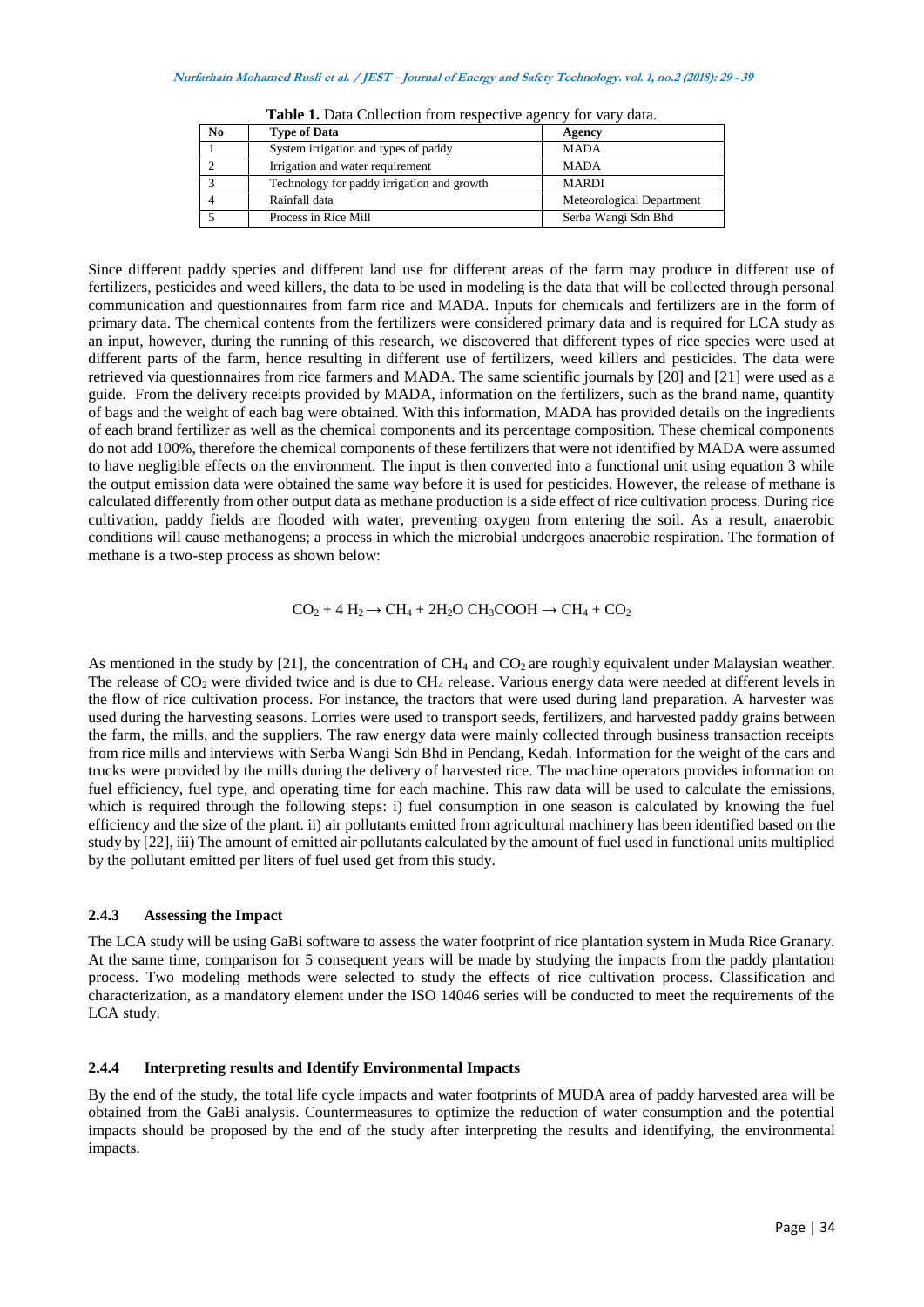### **2.5 Water, Energy and Food (WEF) Nexus Quantification**

Recently, the WEFN approach has become an increasingly popular perspective among scholars. A 'nexus' among waterenergy- food was conceived by the World Economic Forum to highlight the inseparable linkages between the use of resources and the universal human rights to water, energy, and food security. The WEFN concept is based on systematic analysis of the interactions between the natural environment and human activities in order to better understand and to work towards a more balanced use of natural resources [23].



**Figure 5.** The Food and Agriculture Organization of United Nation (FAO) approach to the Water-Energy-Food Nexus: the management of the nexus helps determine national and local nexus-related goals and ways to achieve them

In this study, the concept of Water-Energy-Food Nexus explicitly addresses interactions and feedback between human and natural systems. It focuses on the resource base, including both biophysical and socio-economic resources, on which we depend to achieve social, environmental and economic goals pertaining to water, energy and food. Interactions take place within the context of external global drivers, such as demographic change, urbanization, industrial development, agricultural modernization, international and regional trade, markets and prices, technological advancements, diversification of diets, and climate change as well as more site-specific internal drivers, like governance structures and processes, vested interests, cultural and societal beliefs and behaviors. Figure 5 illustrates the Food and Agriculture Organization of United Nation (FAO) Approach to the Water-Energy-Food Nexus.

# **3.0 RESULTS AND DISCUSSION**

### **3.1 Water Usage of Rice Production**

Table 2 tabulate the water sources used in paddy plantation from year 2011-2015. In Muda area, the water requirement for the first (off) season crop is 1,300 mm and for the second (main) season crop is 1,100 mm. Hence the total water requirement for double cropping is 2,400 mm. the water requirement is met from four sources, i.e. rainfall (52%), run of the river (10%), dam release (30%) and recycled pump water (8%). Since Muda area is a "water stress" region, every effort is made to improve the water use efficiency so as to reduce the irrigation water consumption. Being the major water user, the irrigation sector consumes some 90% of the total of water supply. Increase in water productivity, therefore, has a great impact in ensuring the sustainability of sufficient water supply for all sectors. There are many factors that influence paddy land productivity. Some of the more significant factors are: soil types; seeds; agronomic practices; harvesting loss; good water management and cropping intensity. Water consumption of paddy in Muda area for 2011-2015 is presented in Table 3. The average water consumption for the last 5 years was  $2,600 \text{ m}^3$ /ton and it is above the world's average  $2,500$  $m<sup>3</sup>/ton$ . The exceptionally low water consumption of 1,430  $m<sup>3</sup>/ton$  was due to severe floods which occurred in December 2014. Since the Muda irrigation Scheme is the country's leading rice granary area as far as paddy production and efficient water management practices are concerned, its water footprint of rice should be adopted as the benchmark for other irrigation schemes. Besides, the water use efficiency (90%) in the scheme is among the highest in the regions. Therefore, the target for water footprint for the granary areas can be reasonably set after the analysis and result of this research.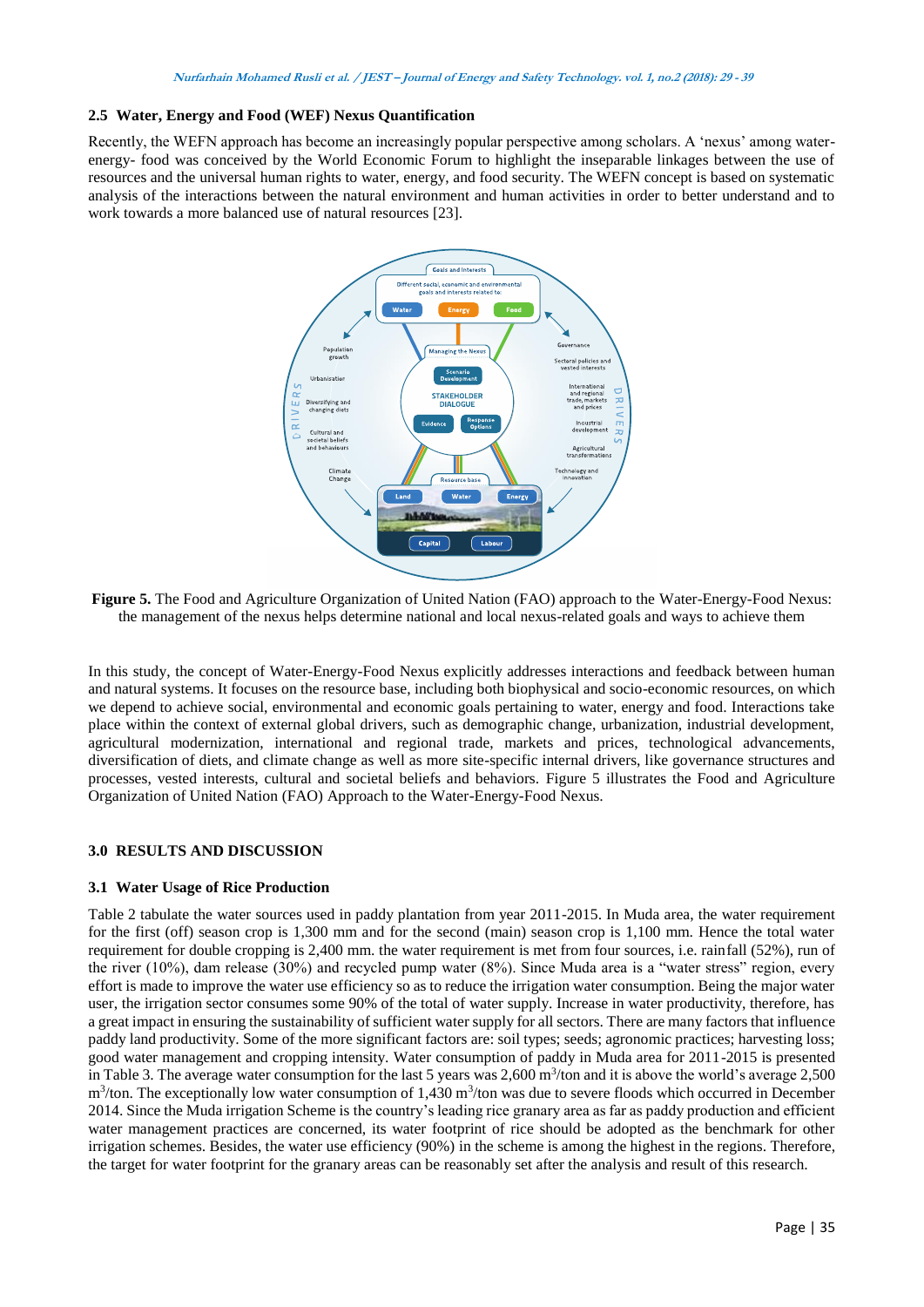|                     | <b>Season 1/2011</b> |               | <b>Season 2/2011</b> |               | <b>Year 2011</b> |               |
|---------------------|----------------------|---------------|----------------------|---------------|------------------|---------------|
| <b>Water source</b> | Acre feet            | $\frac{0}{0}$ | Acre feet            | $\frac{0}{0}$ | Acre feet        | $\frac{6}{9}$ |
| Water from dam      | 535.884              | 44.70         | 357,148              | 24.00         | 893,032          | 33.30         |
| Precipitation rate  | 348.421              | 29.10         | 762,446              | 51.30         | 1,110,867        | 41.40         |
| River flow          | 213,926              | 17.80         | 295,973              | 19.90         | 509.899          | 19.00         |
| Recycle pump water  | 101,088              | 8.34          | 70,805               | 4.80          | 171,893          | 6.40          |
| <b>Total</b>        | 1,199,319            | 100           | 1,486,372            | 100           | 2,685,691        | 100           |

**Table 2.** Result of water source used on paddy plantation from year 2011-2015

| Water source       | <b>Season 1/2012</b> |               | <b>Season 2/2012</b> |               | <b>Year 2012</b> |               |
|--------------------|----------------------|---------------|----------------------|---------------|------------------|---------------|
|                    | Acre feet            | $\frac{6}{6}$ | Acre feet            | $\frac{6}{6}$ | Acre feet        | $\frac{0}{0}$ |
| Water from dam     | 426.598              | 25.80         | 263,887              | 25.80         | 690,485          | 32.60         |
| Precipitation rate | 418,584              | 39.40         | 401.750              | 39.40         | 820,334          | 38.70         |
| River flow         | 173.914              | 25.40         | 259,169              | 25.40         | 433.083          | 20.40         |
| Recycle pump water | 79.571               | 9.40          | 95,979               | 9.40          | 175.550          | 8.30          |
| <b>Total</b>       | 1,098,667            | 100           | 1,020,785            | 100           | 2,119,452        | 100           |

| <b>Water source</b> | <b>Season 1/2013</b> |               | Season 2/2013 |               | <b>Year 2013</b> |           |
|---------------------|----------------------|---------------|---------------|---------------|------------------|-----------|
|                     | Acre feet            | $\frac{6}{6}$ | Acre feet     | $\frac{0}{0}$ | $\frac{0}{0}$    | Acre feet |
| Water from dam      | 418.450              | 36.30         | 213.616       | 22.3          | 632,066          | 30.0      |
| Precipitation rate  | 508,445              | 44.20         | 440,809       | 46.1          | 949.254          | 45.0      |
| River flow          | 84.364               | 7.30          | 150.038       | 15.7          | 234,402          | 11.1      |
| Recycle pump water  | 140.089              | 12.20         | 152.742       | 16.0          | 292.831          | 13.9      |
| <b>Total</b>        | 1,151,348            | 100           | 957,205       | 100           | 2,108,553        | 100       |

| <b>Water source</b> | <b>Season 1/2014</b> |               | <b>Season 2/2014</b> |                    | <b>Year 2014</b> |               |
|---------------------|----------------------|---------------|----------------------|--------------------|------------------|---------------|
|                     | Acre feet            | $\frac{6}{9}$ | Acre feet            |                    | Acre feet        | $\frac{6}{6}$ |
| Water from dam      | 383.363              | 31.40         | 71.958               | Water from dam     | 383,363          | 31.40         |
| Precipitation rate  | 557.448              | 45.60         | 496.937              | Precipitation rate | 557,448          | 45.60         |
| River flow          | 191.130              | 15.60         | 388,957              | River flow         | 191,130          | 15.60         |
| Recycle pump water  | 89.743               | 7.30          | 54,098               | Recycle pump water | 89.743           | 7.30          |
| <b>Total</b>        | 1,221,724            | 100           | 1,011,950            | <b>Total</b>       | 1,221,724        | <b>100</b>    |

| <b>Water source</b> | <b>Season 1/2015</b> |               | Season 2/2015 |               | <b>Year 2015</b> |               |
|---------------------|----------------------|---------------|---------------|---------------|------------------|---------------|
|                     | Acre feet            | $\frac{6}{9}$ | Acre feet     | $\frac{1}{2}$ | Acre feet        | $\frac{6}{9}$ |
| Water from dam      | 413,023              | 38.9          | 295,243       | 32.9          | 708,266          | 36.2          |
| Precipitation rate  | 461,510              | 43.5          | 422,965       | 47.2          | 884,475          | 45.2          |
| River flow          | 85,059               | 8.0           | 101,858       | 11.4          | 186,917          | 9.5           |
| Recycle pump water  | 102.214              | 9.6           | 76,347        | 8.5           | 178.561          | 9.1           |
| <b>Total</b>        | 1,061,806            | 100           | 896,413       | 100           | 1,958,219        | 100           |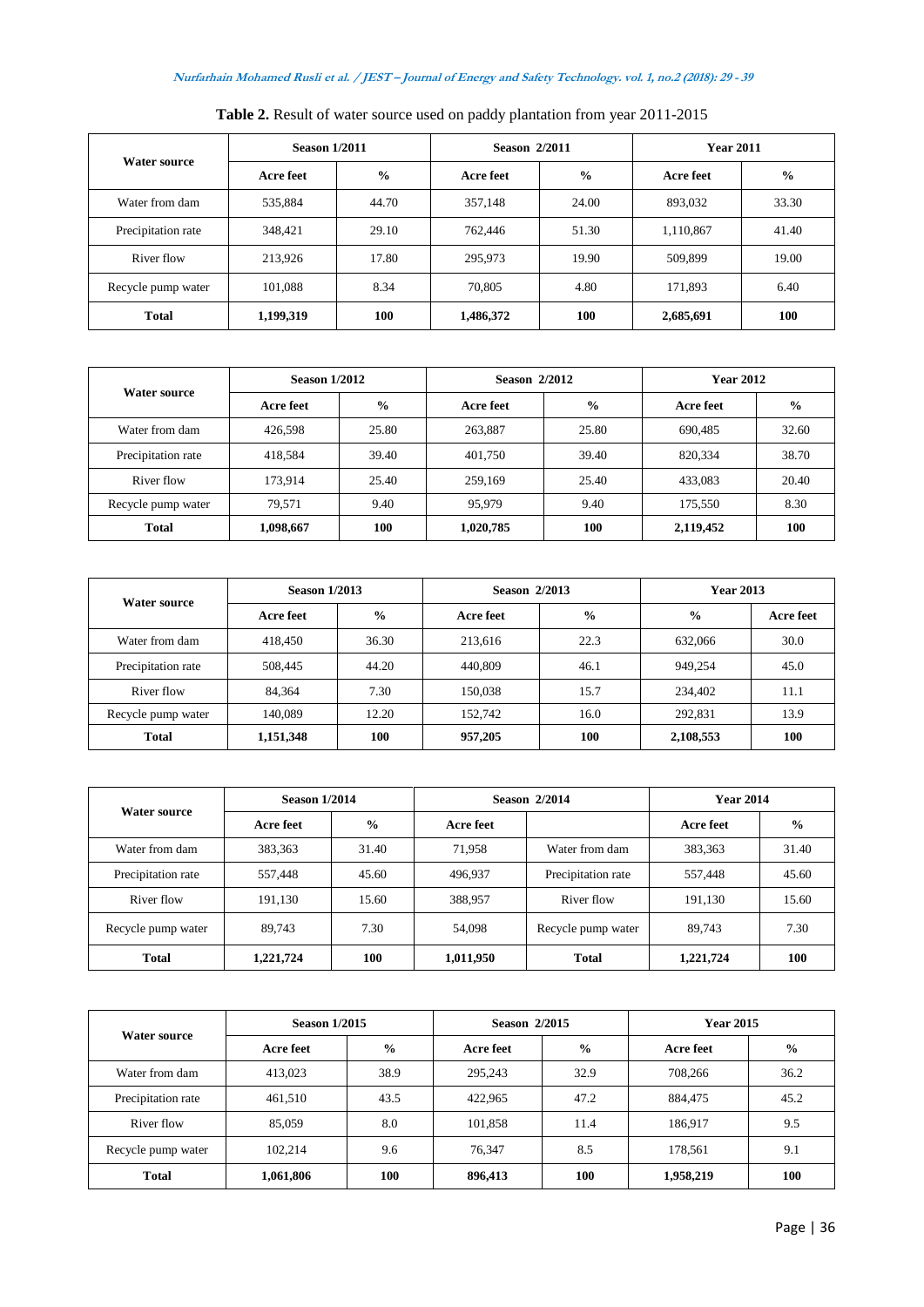| Year | <b>Total Water Sources</b><br>(acre feet) | <b>Average Net Yield</b><br>(ton/hectare) | Area (hectare) | <b>Total Revenue (Ton)</b> | Water<br><b>Consumption</b><br>$(m^3/ton)$ |
|------|-------------------------------------------|-------------------------------------------|----------------|----------------------------|--------------------------------------------|
| 2011 | 2,685,691                                 | 4.955                                     | 193,020        | 956,417                    | 3463.70                                    |
| 2012 | 2,119,452                                 | 4.843                                     | 191.843        | 929,070                    | 2813.89                                    |
| 2013 | 2,108,553                                 | 5.026                                     | 187,413        | 941,889                    | 2761.32                                    |
| 2014 | 1.221.724                                 | 5.539                                     | 190.127        | 1,053,116                  | 1430.96                                    |
| 2015 | 1,958,219                                 | 4.884                                     | 191,853        | 936,995                    | 2577.84                                    |

**Table 3.** Paddy production, average yield and water consumption of Muda Irrigation Scheme Malaysia (2011-2015)

To date, data collection have been completed. The data will then be analyse to quantify the Water Footprint of 1ha area of Kedah River Basin. The current and future demand for water resources taking into account population growth and planned agricultural and industrial development will also be quntified. In this project, Muda Irrigation Scheme is the largest rice granary in Malaysia. Covering some 191,853 ha of paddy land, it is situated along the coastal plain in the northern states of Kedah and Perlis in Peninsular Malaysia. Table 4 shows the result for two season of paddy area in Muda Irrigation Scheme in Kedah.

| Year | <b>Season</b> | Green WF $(m^3)$ | Blue WF $(m^3)$ | Overall WF $(m^3/ha)$ |
|------|---------------|------------------|-----------------|-----------------------|
| 2011 | Season 1      | 4454.76          | 10877.90        | 15332.66              |
|      | Season 2      | 9801.58          | 9306.39         | 19107.97              |
| 2012 | Season 1      | 5384.28          | 8747.97         | 14132.25              |
|      | Season 2      | 5383.67          | 8295.41         | 13679.08              |
| 2013 | Season 1      | 6576.31          | 8315.42         | 14891.73              |
|      | Season 2      | 5736.81          | 6720.52         | 12457.33              |
|      | Season 1      | 7255.30          | 8644.55         | 15899.85              |
| 2014 | Season 2      | 6428.61          | 6662.45         | 13091.07              |
| 2015 | Season 1      | 5279.11          | 8292.51         | 13571.63              |
|      | Season 2      | 3773.69          | 7683.94         | 11457.63              |

**Table 4.** Water Footprints (WF) of paddy plantation based on MUDA Irrigation Scheme System (2011-2015)

Rainwater is necessary for rice growth in order to maintain soil moisture and to maintain the standing layer of water over the paddy field. In major rice producing regions across the world, rice is grown during the wet (monsoon) season, which reduces the irrigation demand by effectively using rainwater. Rice is one of the major crops feeding the world population and is the most important crop in Malaysia. Mainly, rice cultivation uses water from precipitation. In the period of 2000- 2004, the global average water footprint (WF) of paddy rice was 1,325 m3 /ton, which is much lower than previous estimates. The global water footprint of rice production were estimated to be 784 billion  $M^3$ /yr. The ratio of green to blue water varies greatly, both over time and space. In countries like India, Indonesia, Vietnam, Thailand, Myanmar and the Philippines, the green water fraction is substantially larger than the blue water fraction [4]. The WF is the value of water that is used to produce everything, such as crops, products, etc. Sometimes, WF reference is used as a direct or indirect indicator that comes from the process of production or crops [24, 25]. This study of paddy production took into consideration the rainfall because the study was carried out forthe two main seasons. The WF was studied to evaluate rainfall water used in the green WF, to raise awareness in the use of resources and the environment that affect the ecosystems as well as management to achieve the most effective solution. The WF can be used to compare water use efficiency of each product particularly during the water shortage period so that the policy can be decided on what plant to be promoted taking into consideration net profit of product, market requirement, labour requirement, etc. In Muda area, the water requirement for the first (off) season crop is higher than second (main) season because during the main season, the paddy usually received heavy rainfall which is in August to January. The water requirement is met from four sources, i.e. rainfall (52%), run of the river (10%), dam release (30%) and recycled pump water (8%).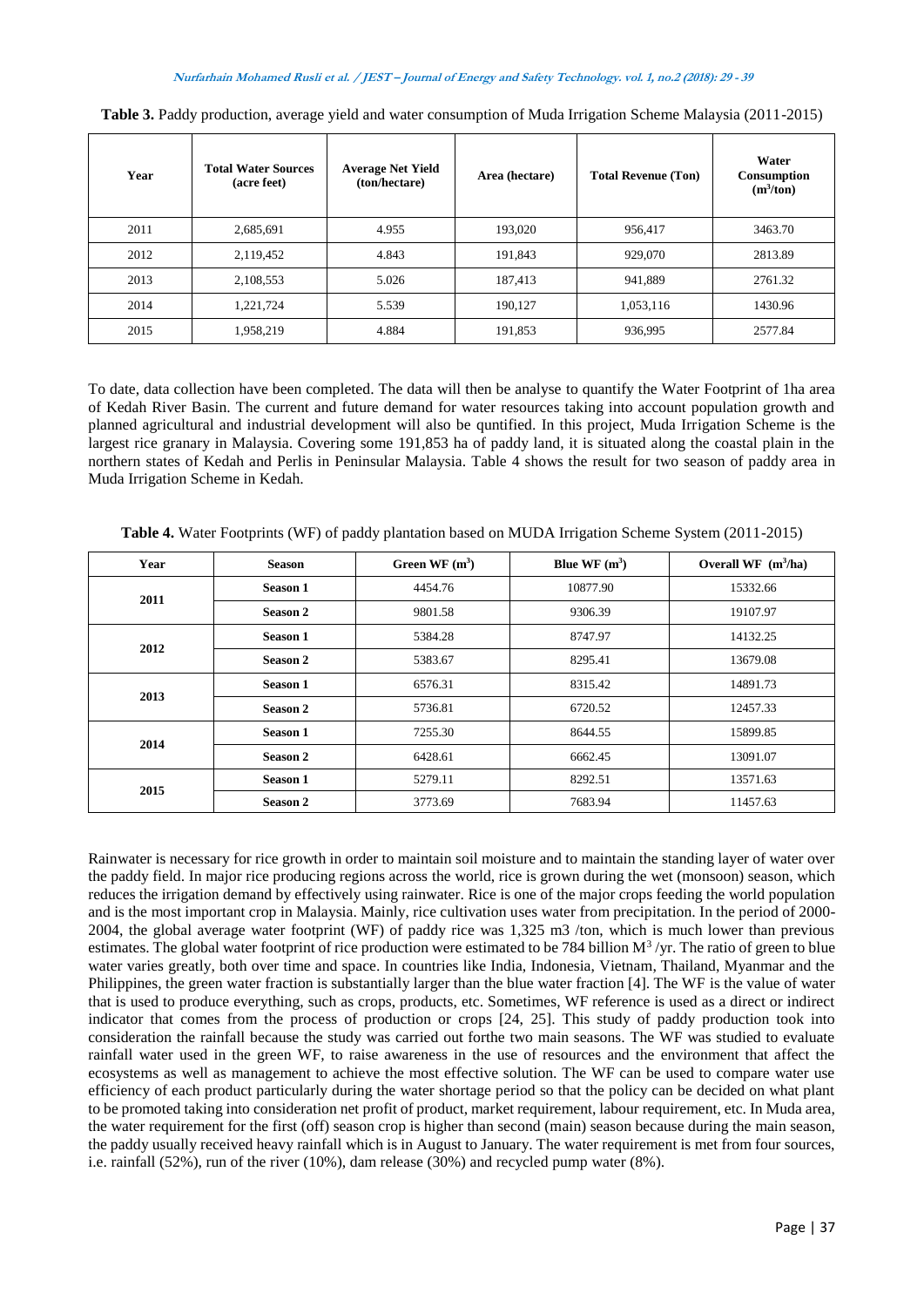### **4.0 CONCLUSION**

The methodologies, approaches and indicators for assessing the impacts of freshwater usage are still evolving. However, the concept of water footprint is an important step in this direction. By implementing water footprint research in paddy field, it will be essential not only in research area but also in agricultural development in Malaysia. Consequently, it will become the baseline for other agricultural activities in Malaysia. Since Muda area is a "water stress" region, every effort is made to improve the water use efficiency so as to reduce the irrigation water consumption. Being the major water user, the irrigation sector consumes some 90% of the total of water supply. Increase in water productivity, therefore, has a great impact in ensuring the sustainability of sufficient water supply for all sectors. There are many factors that influence paddy land productivity. Some of the more significant factors are: soil types; seeds; agronomic practices; harvesting loss; good water management and cropping intensity. The average water consumption for the last 5 years was 28,724 M<sup>3</sup>/ha. Since the Muda irrigation Scheme is the country's leading rice granary area as far as paddy production and efficient water management practices are concerned, its water footprint of paddy should be adopted as the benchmark for other irrigation schemes to emulate. Besides, the water use efficiency (90%) in the scheme is among the highest in the regions. Therefore, the target for water footprint for the granary areas can be reasonably set after the analysis and result of this research. Besides the amount of Water footprint, there are few factors might affect the yield of paddy plantation.

- a) Climatic factor such as less rainfall might causes the crop to have a higher crop evapotranspiration.
- b) The types of paddy are another factor which affects the yield. Rice is grown in Malaysia mainly under flood irrigation and there are few varieties of rice grown currently with their maturity days ranging between 105 and 120 days [26].

Farmers may consider dry cultivation or aerobic rice (IRR) method for seedling to reduce the amount of irrigation water. They may also consider planting the paddy which is able to grow with less water supply or shorter maturity days. Excess / limited / no water leads to reduction in yield, the study on the WF of paddy plantation should be able to give an idea to the authority as to consider what is the appropriate amount of irrigation water should be used in the field as to avoid excess or limited condition and causes impact to the rice yield.

#### **Acknowledgements**

The authors would like to acknowledge the support from UTM Research University Grant with Cost Center No. Q.J130000.2546.13H41 provided by Universiti Teknologi Malaysia and the MyPhD Scholarship which provided the scholarship to the authors.

#### **References**

- [1] Department of Agriculture, Peninsular Malaysia. (2014). Paddy Statistics of Malaysia 2013. Malaysia
- [2] Yusoff, S and P, Panchakaran (2015), Life cycle assessment on paddy cultivation in Malaysia: A case study in Kedah
- [3] Seckler, D. and U. Amarasinghe. 2001. Major Problems in the Global Water-Food Nexus. *Occasional Paper 39 [Temporary]*.
- [4] Chapagain, A. K., and A. Y. Hoekstra (2011). The Blue, Green and Grey Water Footprint of Rice from Production and Consumption Perspectives. *Ecological Economics*. 70(4): 749–758.
- [5] Aldaya, M. M., P. Martínez-Santos, & M. R. Llamas .2010. Incorporating The Water Footprint and Virtual Water Into Policy: Reflections from The Mancha Occidental Region, Spain. *Water Resources Management*, 24(5): 941–958.
- [6] Petrovic, N., & M. Cirovic .2013. Corporate Water Footprint: Risks, Opportunities, and Management Options for Sustainable Development. *American Journal of Environmental Protection.* 1(4): 120–123.
- [7] Brodt, S., A. Kendall, Y. Mohammadi, A. Arslan, J. Yuan, I.S. Lee, & B. Linquist .2014. Life Cycle Greenhouse Gas Emissions in California Rice Production. *Field Crops Research.* 169(0): 89-98
- [8] Wang, M., X. Xia, Q. Zhang, & J. Liu .2010. Life Cycle Assessment of a Rice Production System in Taihu Region, China. *International Journal of Sustainable Development & World Ecology* .17(2): 157-161.
- [9] Xu, X., B. Zhang, Y. Liu, Y. Xue, & B. Di .2013. Carbon Footprints of Rice Production in Five Typical Rice Districts in China. *Acta Ecologica Sinica*, 33(4): 227-232
- [10] Hoshino, T., M. Breiling, & R. Matsuhashi .1999. Contribution of Rice Production to Japanese Greenhouse Gas Emissions Applying Life Cycle Assessment as a Methodology. University of Tokyo, G (38): 2-16